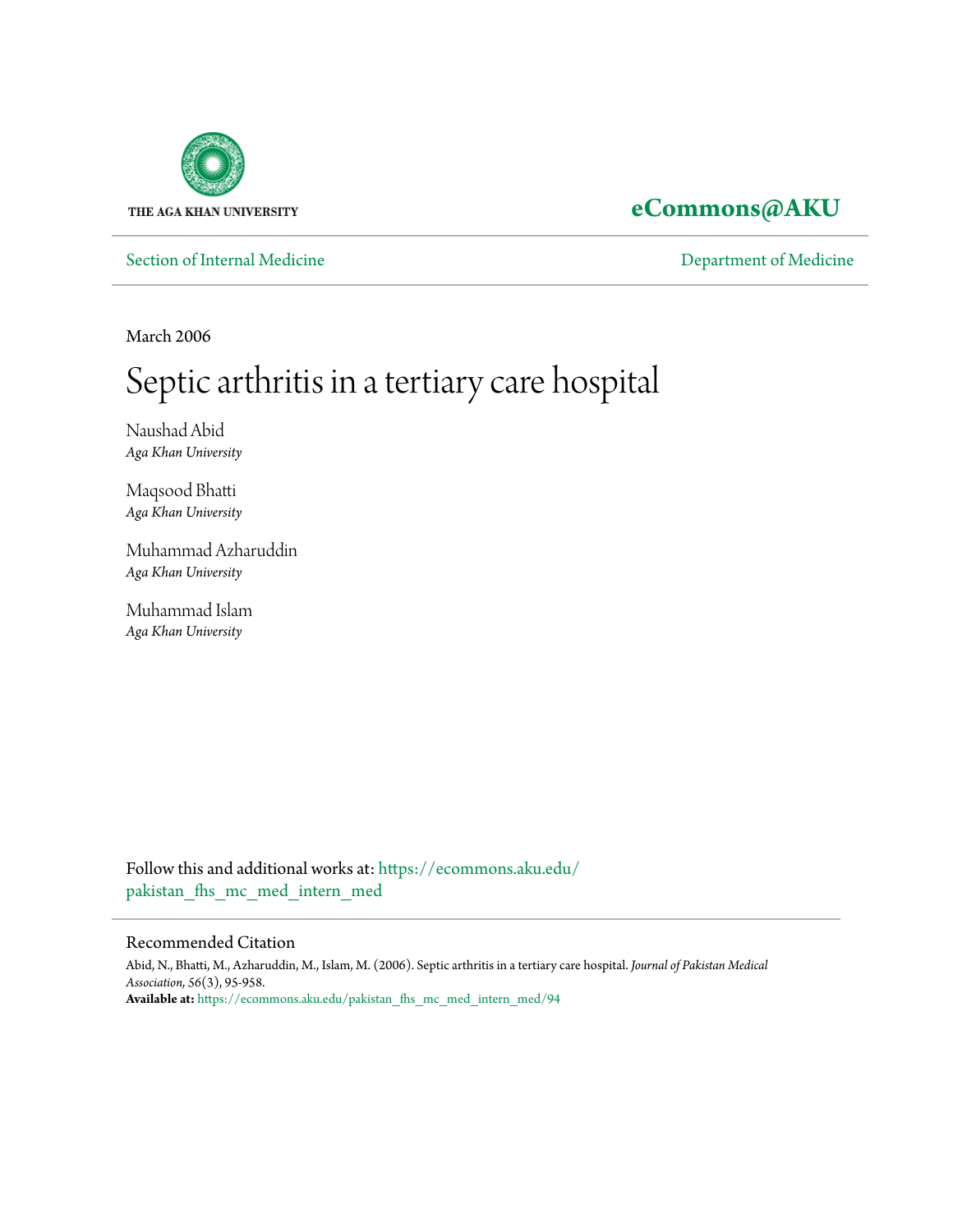# **Septic Arthritis in a Tertiary Care Hospital**

Naushad Abid, Maqsood Bhatti, Muhammad Azharuddin, Muhammad Islam Department of Medicine, Aga Khan University Hospital, Karachi.

## **Abstract**

**Objectives:** To study the epidemiological features of septic arthritis in the adult population and to identify the risk factors for mortality in septic arthritis.

**Methods:** A five year reterospective study was performed on cases with septic arthritis admitted in our hospital between January 1999 and December 2004. Patients were identified according to ICD codes, 711.00. Data was recorded on a standardized data sheet and analyzed by SPSS 11.5 software.

**Results:** A total of 116 patients were identified, 69 were male (59.5%) and 47 female (40.55%). Mean age of patients was 49.22 years. The most common presenting clinical features were joint swelling (99.1%) and fever (60.3%), Knee joint was the most common joint involved (65.5%) followed by hip (11.2%). Gram stains of synovial fluid was done in 67.2% of cases out of which 22.4% had positive stains. Staphylococcus aureus was the most common organism isolated from blood as well as synovial fluid (18.8%). Mean haemoglobin was 10.83gm/dl and 57.8% of patients had total leukocyte count less than 11,000/cumm. Platelet count was greater than 150,000/cumm in 90.5% patients. Hypertension, renal failure, chronic liver disease and elevated ESR were identified as some of the potential risk factors for higher mortality in a cohort with septic arthritis.

**Conclusion:** Septic arthritis is associated with significant morbidity and mortality. These results highlight the importance of obtaining cultures before starting any treatment. (JPMA 56:95;2006).

#### **Introduction**

Microorganisms have been implicated as the cause of many Rheumatic diseases. In the last two decades Lyme disease and Human Immunodeficiency Virus (HIV) associated infections have emerged as important examples

of infectious agents causing arthritis. However, the most important cause of septic arthritis continues to be acute bacterial arthritis.<sup>1</sup> Septic arthritis is associated with high mortality and morbidity.2-4 Prompt recognition and early initiation of therapy is essential for satisfactory outcome.5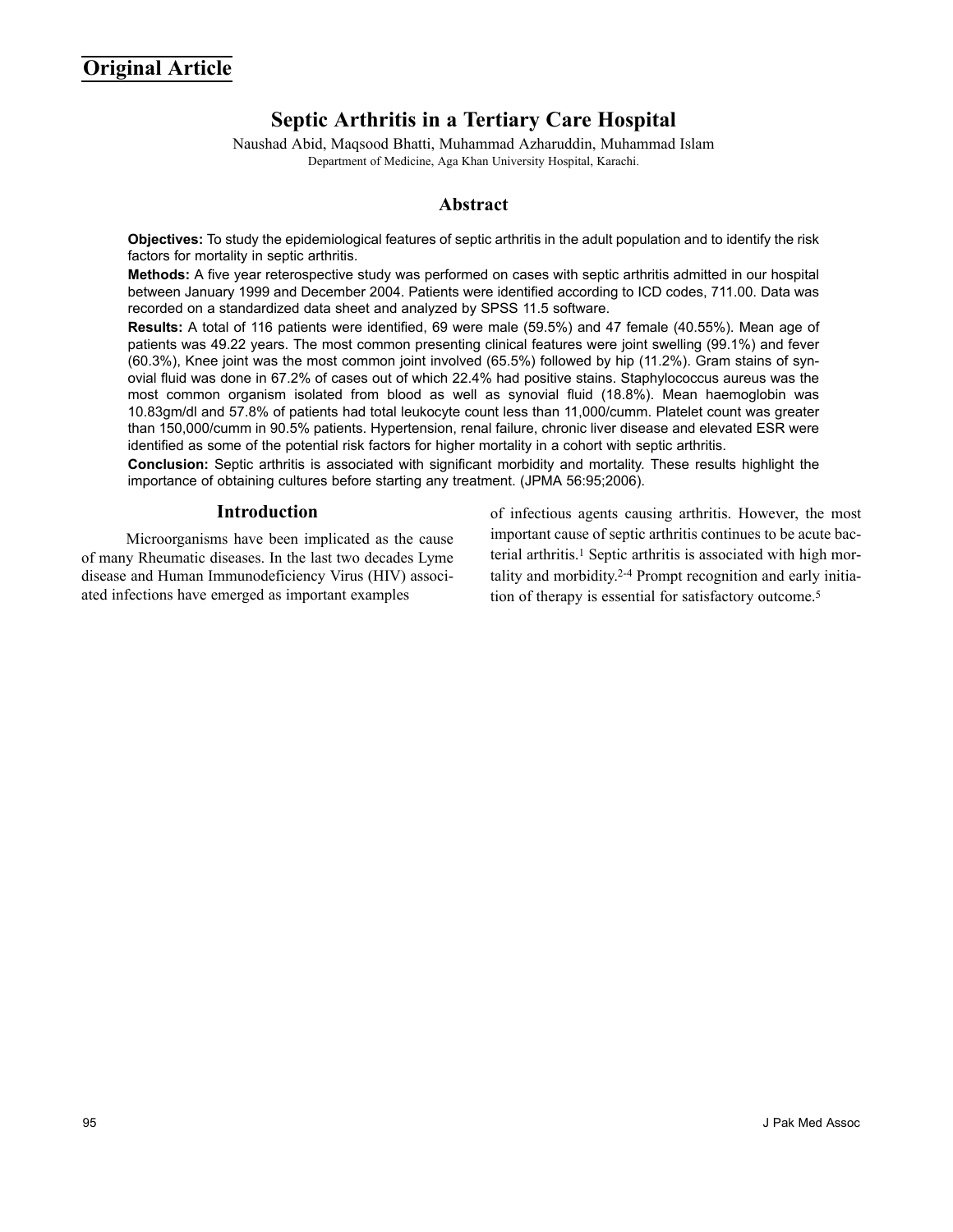|  | Table 1. Analysis for mortality in patients with septic arthritis. |  |  |  |
|--|--------------------------------------------------------------------|--|--|--|
|  |                                                                    |  |  |  |

| Factors                                       | Numbers | Mortality $n$ (%) | Odds ratio                   | 95% C.I. for Odds ratio |
|-----------------------------------------------|---------|-------------------|------------------------------|-------------------------|
| Gender (Female)                               | 47      | 9(19)             | 2.10                         | 0.72, 6.10              |
| Hypertension                                  | 45      | 10(22)            | 3.09                         | $1.04, 9.23*$           |
| Diabetes Mellitus                             | 36      | 6(17)             | 1.40                         | 0.47, 4.20              |
| Ischemic Heart Disease                        | 14      | 4(24)             | 2.58                         | 0.71, 9.47              |
| Renal Failure                                 | 25      | 10(40)            | 9.44                         | 2.98, 29.87*            |
| Chronic liver disease                         | 16      | 7(44)             | 7.86                         | 2.36, 26.16*            |
| Sepsis                                        | 46      | 9(20)             | 2.19                         | 0.75, 6.37              |
| Malignancy                                    | 9       | 2(22)             | 1.89                         | 0.36, 10.07             |
| Gram stain positive                           | 26      | 6(23)             | 1.65                         | 0.51, 5.39              |
| Steroid                                       | 10      | 2(20)             | 1.64                         | 0.32, 8.54              |
| $TLC$ ( $> 1100$ )                            | 46      | 8(17)             | 1.55                         | 0.54, 4.49              |
| Neutrophil $(< 70\%)$                         | 71      | 14(20)            | 4.67                         | $1.01, 21.71*$          |
| ESR (>14 mm/hr)                               | 32      | 11(34)            | 8.27                         | 2.59, 26.44*            |
| Platelet $(\leq 150,000/c$ umm <sup>3</sup> ) | 5       | 3(60)             | 10.62                        | $1.62, 69.64*$          |
| Anaemia (<10gm/dl)                            | 42      | 9(21)             | 2.61                         | 0.89, 7.63              |
| Knee                                          | 76      | 11(15)            | 1.18                         | 0.38, 3.68              |
| Organism                                      |         |                   |                              |                         |
| Staphylococcus                                | 18      | 2(11)             | 0.63                         | 0.13, 3.05              |
| Strep                                         | 10      | 2(20)             | 1.40                         | 0.27, 7.37              |
| Enterococcus                                  | 3       |                   | $\qquad \qquad \blacksquare$ | $\blacksquare$          |
| Others Organism                               | 9       | 4(44)             | 5.53                         | 1.28, 123.77            |

 $*$  p-value  $\leq 0.05$ 

Most of the published data on septic arthritis is from western countries. It is important to know the prevalent pathogen, clinical presentation and disease outcome in our part of the world where disease parameters may be different due to geographic variations.<sup>6-8</sup> We present the clinical data of 116 patients with septic arthritis, who were admitted in last five years in a tertiary care hospital of Pakistan.

#### **Patients and Methods**

One hundred and sixteen patients were identified by International Classification of Diseases (ICD) code 711.0. The patients were admitted at Aga Khan University Hospital between January 1999 and December 2004. Adult patients with clinical diagnosis of septic arthritis based on clinical parameters like swelling, erythema, limitation in movement and physician assessment were included in the analysis. Data was recorded on standardized data sheet and analyzed on SPSS 12.01 software. Separate analysis of patients who died with complications due to septic arthritis was done and risk factors were identified. Chi-square and/or Fisher exact test was used to compare the morality among covariates and Odds ratio, and 95% Confidence Interval (C.I.) was estimated to check the strength of association. We compared our findings with available data in literature from other countries and noted the differences in clinical features and other disease parameters.

#### **Results**

The mean age of the patients was 49.2 $\pm$ 19 years. Sixty nine (59.5%) patients were male and 47 (40.5%) were females. One hundred fifteen (99.9%) patients had single joint involvement; Knee was involved in 77 (66.9%) patients, Hip in 13 (11.3%), wrist in 3 (2.6%), sacroiliac in 4 (3.5%), elbow in 4 (3.5%) and shoulder in 5 (4.3%) patients. The most common clinical presentation was joint swelling which was present in 115 patients. Seventy (60.3%) patients had fever on day of admission. Most of the patients had some co-morbid condition in addition to arthritis. Hypertension was present in 45 (38.8%), diabetes mellitus in 36 (31.0%), ischaemic heart disease in 17 (14.7%), chronic liver disease in 16 (13.8%), renal failure in 25  $(21.6\%)$ , other infections in 46 (39.7%), malignancy in 9 (7.8%) and rheumatoid arthritis in 11 (9.5%) patients. On laboratory workup, mean haemoglobin was 10.83gm/dl (range 5.0-15.5gm/dl). Total leukocyte count was recorded in 113 patients. Among them, 46 (39.7%) had  $>11,000/cmm^3$ , and 67 (57.8%) less than 11,000/cmm<sup>3</sup>, Erythrocyte Sedimentation Rate (ESR) was greater than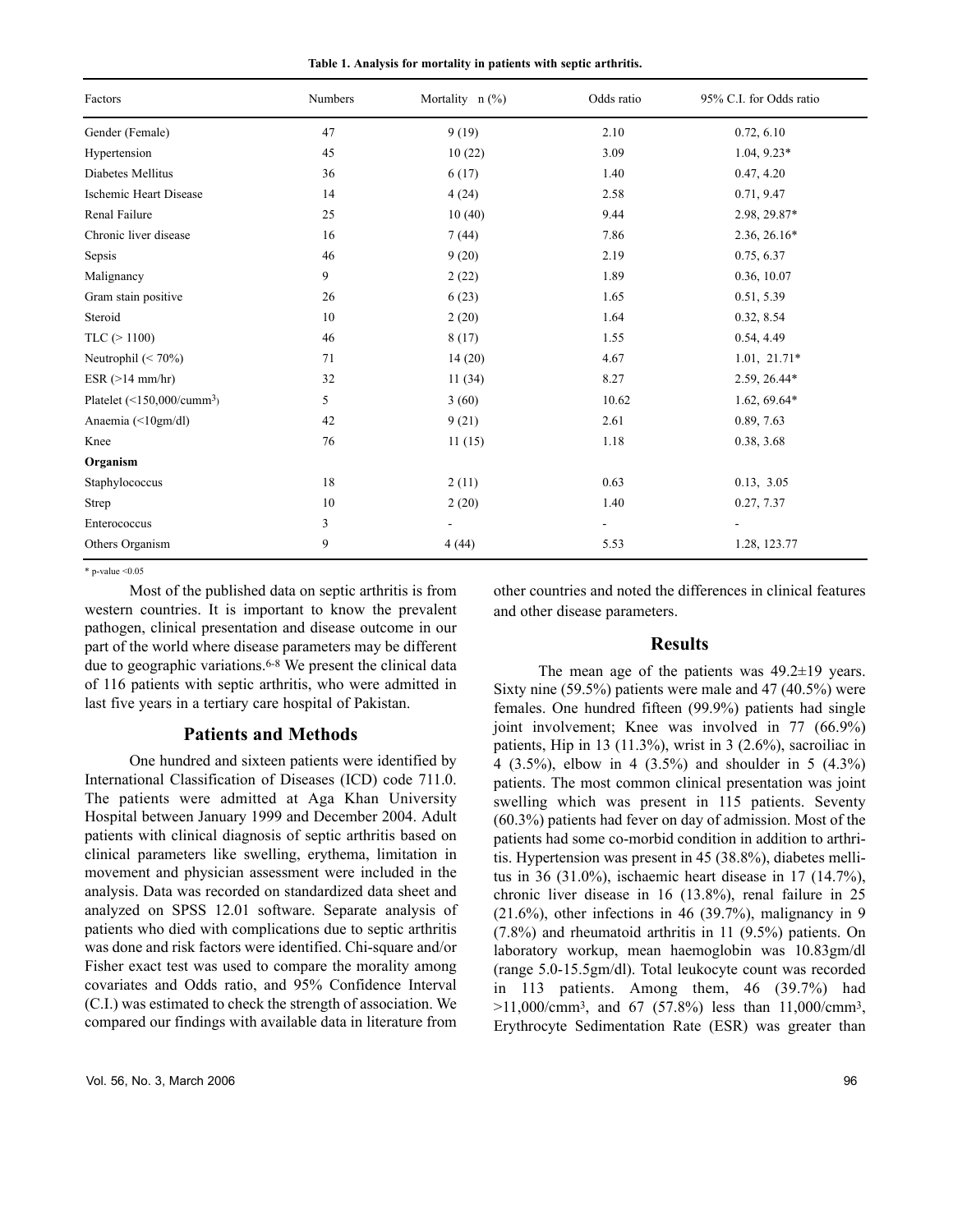|                                                 | Pakistan | Lebanon  | Kuwait  | France   | UK      | Australia | <b>Thailand</b> |
|-------------------------------------------------|----------|----------|---------|----------|---------|-----------|-----------------|
| Microorganisms                                  | $n$ (%)  | $n$ (%)  | $n$ (%) | $n$ (%)  | $n$ (%) | $n$ (%)   | $n$ (%)         |
| S. Aureus                                       |          |          |         | 81 (50)  |         | 71(37)    | 48 (47.5)       |
| Coagulase negative Staphylococci                | 18(18.8) | 16(72.7) |         | 21(13)   | 108(54) |           |                 |
| Streptococcus spp                               | 10(10.4) |          | 3(20)   | 33(20.4) |         | 31(16)    | 29(28.7)        |
| (pneumonia, pyogenes, milleri)                  |          | 1(4.6)   |         |          | 36(18)  |           |                 |
| Enterococci                                     | 3(3.1)   |          |         | 1(0.6)   | 3(1.5)  |           |                 |
| Salmonella spp(inclu S typhi)                   |          |          |         | 1(0.6)   |         |           |                 |
| P. aeruginosa                                   |          | 2(9.1)   |         | 15(9.3)  |         |           | 19(18.8)        |
| Gram negative bacilli                           |          | 2(9.1)   | 2(13.3) |          |         |           |                 |
| (Enterobacter, Citrobacter, Kingella)           | 1(1.1)   |          |         |          |         |           |                 |
| Enterobacter, citrobacter, Kingella)            |          |          |         |          |         |           |                 |
| Coliform bacilli                                |          |          |         |          | 15(7.5) |           |                 |
| N. gonorrhoea                                   |          |          |         |          |         | 23(12)    |                 |
| Neisseria spp (including meningitides)          |          |          |         |          | 9(4.5)  |           |                 |
| H. influenza                                    |          |          | 5(33.3) |          | 15(7.5) |           |                 |
| Brucella spp                                    |          |          | 1(6.6)  |          |         |           |                 |
| Mycobacterium spp                               |          |          |         | 6(3.7)   | 1(0.5)  |           |                 |
| (including M. Tuberculosis)                     |          |          | 4(26.6) |          |         |           |                 |
| Candida spp                                     |          |          | 1(6.6)  |          |         |           |                 |
| Others (fungi, anaerobes mixed infec-<br>tions) | 10(10.5) | 1(4.6)   |         | 4(2.5)   | 12(6)   | 66 (35)   | 5(4.9)          |
| <b>Total</b>                                    | 42       | 22       | 15      | 162      | 199     | 191       | 101             |

**Table 2. Comparison of the microbiological findings in Pakistan, Lebanon**8**, Kuwait**7**, France**10**, UK**9**, Australia**12 **and Thailand**13

40mm/hr in 27 (23.3%) patients, 14-40mm/hr in 5 (4.3 %) and less than 14mm/hr in 84 (72.4%) patients. The platelet count was recorded in 113 patients, and it was in the normal range (150-400,000/cmm3) in 105 (90.5%) cases.

Synovial fluid Gram stain was performed in 78 (67.2%) patients, of which 26 (33.3%) stained positive for specific organisms and 52 (66.7%) were inconclusive. Synovial fluid and blood culture was performed in 96 (82.8%) patients and specific bacteria grew in 42 (43.8%) patients. Specific bacterial growth in cultures were ; Staphylococcus in 18 (18.8%) patients, Streptococci in 10 (10.4%), Enterococci in 3 (3.1%), E-coli in 1 (1.1%) case. Other organisms as anaerobes, mixed infections and gram positive bacilli were detected in 10 (10.5%) patients.

Out of 116 patients; 16 (13.8%) patients died and remaining 100 (86.2%) showed clinical improvement. Mortality patient data was analyzed separately to identify the risk factors for poor outcome (Table 1). Hypertension, renal failure, chronic liver disease, elevated ESR and low platelet count were found as statistically significant risk factors associated with higher mortality.

The comparison of micro-organisms identified in different series is summarized in Table 2.

#### **Discussion**

To our knowledge this is the first study that has compared data on septic arthritis in Pakistan with other countries. As in other regions, males suffer more than females.7- <sup>10</sup> The mean age in our patients was 50 which is similar to data from Kuwait<sup>7</sup> and UK.<sup>9</sup> In contrast, the mean age of patients from Lebanon8 was lower.

In our series S. aureus was identified as the most common organism and streptococci as second most common pathogen isolated from synovial as well as blood specimens. This is similar to data published from other countries7-10 except for few recent publications which show changing patterns of organisms.6,11 In a prospective multicenteric study from Amsterdam Health District, only 55% of non-gonococcal, non-tuberculous cases were due to staphylococci11, however in the same period a study survey involving English and Welsh laboratories demonstrated decreased prevalence of S. aureus.<sup>6</sup> Gram negative bacilli were not significant in our series, in contrast to series from France<sup>10</sup>, UK<sup>9</sup>, Australia<sup>12</sup> and Thailand<sup>13</sup> where gram negative rods were frequently encountered. Other organisms such as Neisseria gonorrhoea, brucella, mycobacteria were not commonly isolated from our